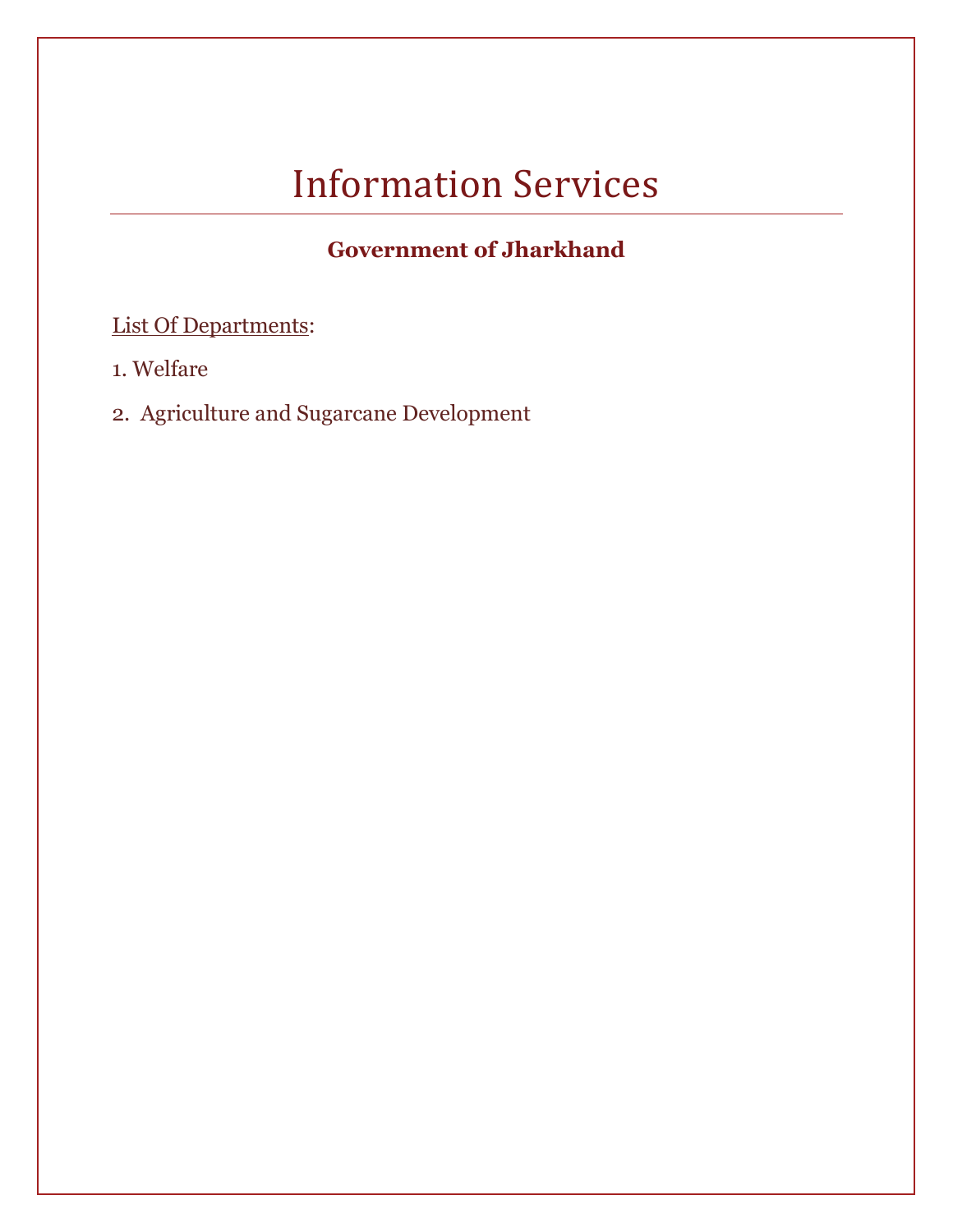## **Department wise information**

### <span id="page-1-0"></span>**Department Name: Welfare**

#### **Scheme Name:**

#### SCHEME OF COACHING & ALLIED FOR SCHEDULED CASTES (w.e.f. 2015-16 onwards)

The scheduled castes coming from deprived families and disadvantaged environment find it difficult to compete with those coming from a socially and economically advantageous background. To promote a more level playing field, and give SC candidates a better chance to succeed in competitive examinations, the Department of Welfare supports a scheme for **coaching and pre examination training** for disadvantaged SC candidates in quality coaching institutions to enable them to appear in competitive examinations and succeed in obtaining an appropriate job in the public/private sector.

#### SCHEME OF COACHING & ALLIED FOR SCHEDULED TRIBES (w.e.f. 2015-16 onwards')

The scheduled tribes coming from deprived families and disadvantaged environment find it difficult to compete with those coming from a socially and economically advantageous background. To promote a more level playing field, and give ST candidates a better chance to succeed in competitive examinations, the Department of Welfare supports a scheme for coaching and pre examination training for disadvantaged ST candidates in quality coaching institutions to enable them to appear in competitive examinations and succeed in obtaining an appropriate job in the public/private sector.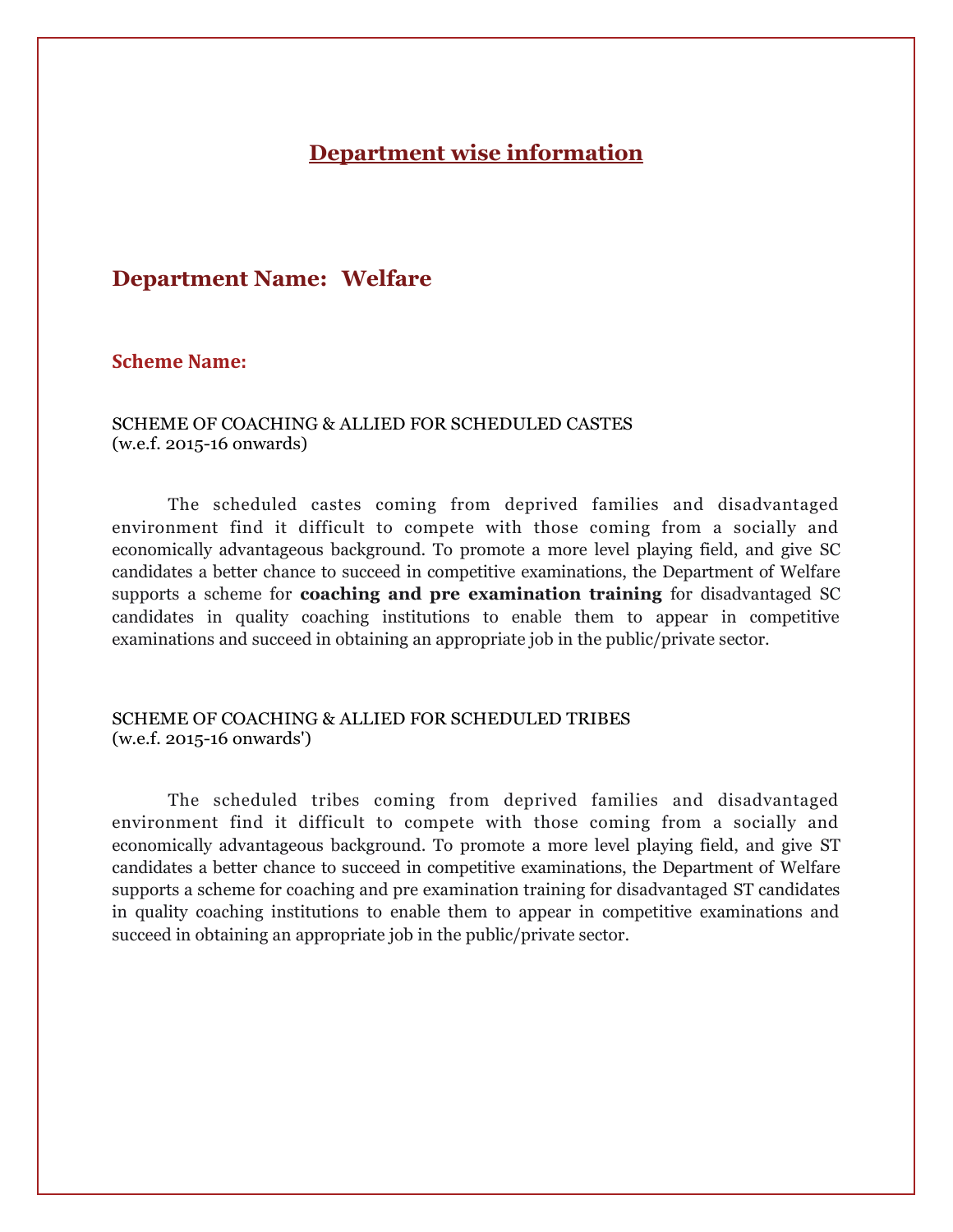## <span id="page-2-0"></span>**Department Name: Agriculture and Sugarcane Development**

#### **Scheme Name:**

#### CENTRAL SECTOR SCHEME FOR 'MASS MEDIA SUPPORT TO AGRICULTURE EXTENSION'

The Central Sector Scheme 'Mass Media Support to Agriculture Extension' has been launched during the Tenth Plan Period to enable a revamping of the extension services in the country by using electronic media i.e. the wide network of Doordarshan and All India Radio for transfer of technology and information to the farmers. The primary objective of the Scheme is to use Television and Radio with their massive penetration as a vehicle that could be exploited for the purpose of extension. They have the advantage of reaching a wide audience at a very low cost. Under this Scheme, the existing infrastructure of Doordarshan (DD) and All India Radio (AIR) is being utilized to make the farmers aware of modern technologies and researches related to agriculture and allied areas. A 30 minute programme is being telecast five to six days a week through National, 18 Regional Kendra's and 180 High Power/Low Power Transmitters of Doordarshan. Similarly, 96 Rural FM Radio Stations of All India Radio are being utilized to broadcast 30 minutes of programme for farmers 6 days a week. For telecasting success stories, innovations and for popularization of change-setting technology and farming practices through the Saturday slot of Doordarshan National Channel, DAC is producing films, which would consciously project inter-alia positive aspects of agriculture in India. Focused Advertisement Campaign The Department of Agriculture & Cooperation, Ministry Of Agriculture has launched a 'Focused Advertisement Campaign' to create awareness of assistances available under various schemes. At the national level this is being implemented by way of short advertisements Audio & Video Spots of 30 – 60 seconds duration. The spots are broadcast/telecast through AIR, DD and private channels operating at the national and regional level during news, serials, and entertainment programs having maximum viewership.

• You tube Link for krishidarshan Programs

https://www.youtube.com/channel/UCHQW4m6ey2V5BIHSEGES0uQ

• List of Narrowcasting & Regional Doordarshan Kendra's and FM Kisan Vani Stations under the Schemes

http://vistar.nic.in/projects/list\_Narrowcasting\_regional\_FNKisanVaniStatio ns.pdf

• Print Advertisements/Audio Spots/ Video Spots